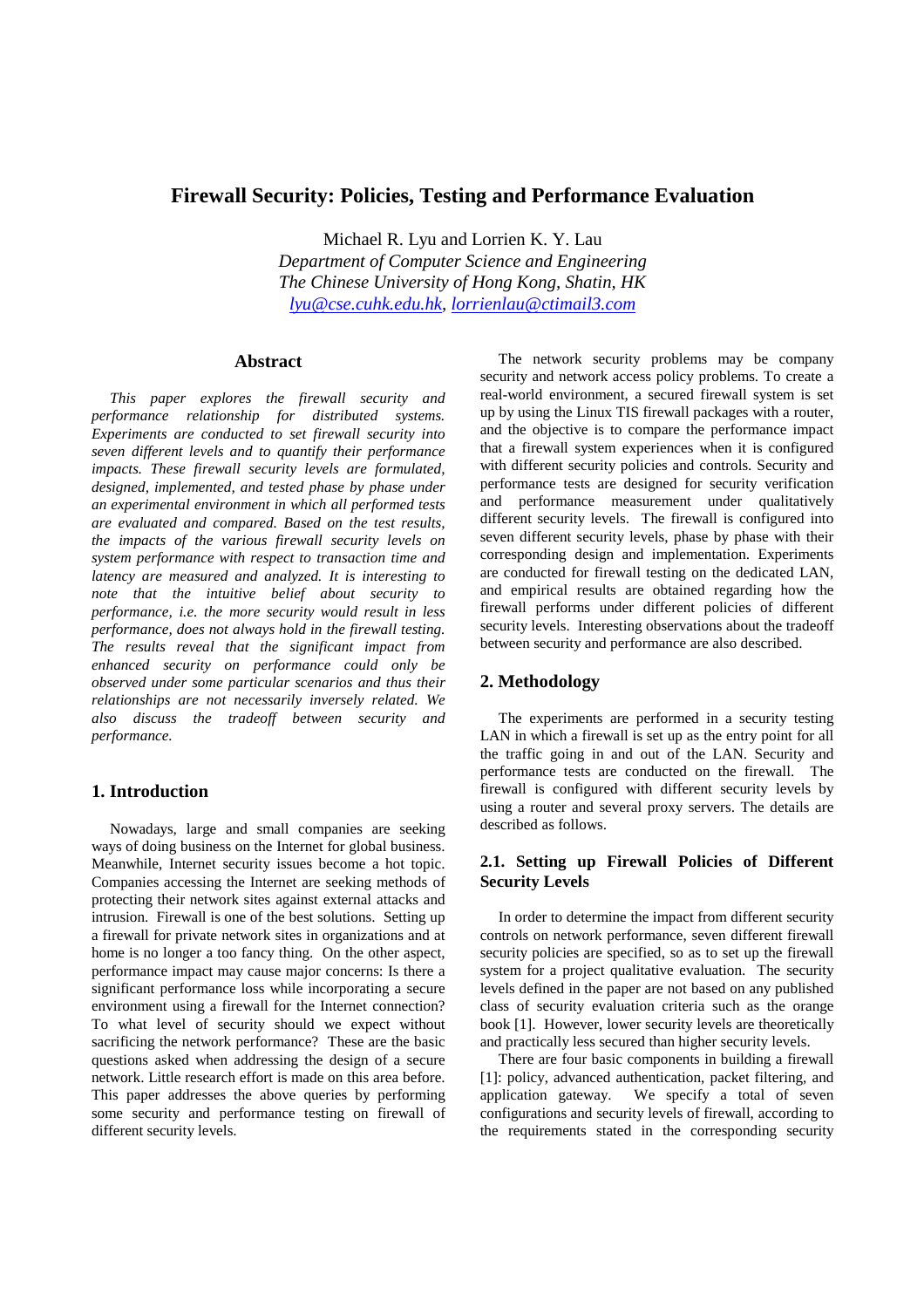policies we defined theoretically. Security is considered higher for a higher level. The seven security policies are briefly described in Table 1.

| Security<br>Policy<br>and Level | Main context of<br>policy                                            | Proxy<br>services<br>installed? | Other control                                                                                                                                                         | No. of<br>screen-<br>ing rules<br>set in the<br>router |
|---------------------------------|----------------------------------------------------------------------|---------------------------------|-----------------------------------------------------------------------------------------------------------------------------------------------------------------------|--------------------------------------------------------|
| 1                               | Permit<br>any<br>service unless<br>it is explicitly<br>denied        | <b>No</b>                       | None                                                                                                                                                                  | 0                                                      |
| $\overline{2}$                  | Permit<br>any<br>service unless<br>it is explicitly<br>denied        | <b>No</b>                       | Disallow some<br>problem<br>service<br>accesses from<br>outside                                                                                                       | 6                                                      |
| 3                               | Permit<br>any<br>service unless<br>it is explicitly<br>denied        | Yes                             | Ditto                                                                                                                                                                 | 6                                                      |
| 4                               | Permit<br>any<br>service unless<br>it is explicitly<br>denied        | Yes                             | Ditto +<br>Deny<br>unauthorized<br>and bad host<br>accesses from<br>outside                                                                                           | 26                                                     |
| 5                               | Deny<br>any<br>service unless<br>explicitly<br>is<br>it<br>permitted | Yes                             | Ditto                                                                                                                                                                 | 29                                                     |
| 6                               | Deny<br>any<br>service unless<br>explicitly<br>it is<br>permitted    | Yes                             | Ditto + Restrict<br>outside access<br>to certain port<br>number range<br>only                                                                                         | 37                                                     |
| $\overline{7}$                  | Deny<br>any<br>service unless<br>it is explicitly<br>permitted       | Yes                             | Ditto + Restrict<br>internal access<br>to<br>some<br>Internet<br>services<br>at<br>outside<br>hosts<br>+ deny access<br>from<br>hosts<br>identified<br>as<br>intruder | 43                                                     |

**Table 1: Summary of the seven firewall security policies** 

### **2.2. The Test Bed**

To test the performance and security for the firewall policies, we establish a security test bed as shown in Figure 1 below. The test bed is consisted of a protected testing LAN of 10Mb throughput with a firewall connected to the Internet through a Cisco router. The firewall server is a Pentium-Based PC with 32M RAM installed with Linux operating system and FWTK (Firewall Toolkit) package. The workstations used for the experiments are also running Linux. Users working at the PC communicate with the Internet through the firewall. Note that it is fairly common today to set up a firewall with a Linux box and a router for the protection of an internal network.





#### **2.3. Security Testing**

Some security checkups and penetration testing are applied in testing the security of the firewall. Penetration test uses techniques designed to defeat and bypass security mechanisms in order to determine the effectiveness of such mechanisms for the network. As a matter of fact, it is difficult to simulate the real attackers' behavior to the experimental LAN. However, the vulnerability of a specified firewall setup to certain intrusion or attacks could be checked with network scanning tools or some techniques which the intruders may use for hacking and attacking the firewall. Some scanning tools are used to simulate real network attacks and intrusions on the target system. When a security hole or warning was found in a particular test phase, it would be rectified or eliminated in the next test phase by adding some security controls such as screening rules to discard any questionable traffic. The 7 security levels are progressively defined and tested. The firewall in Level 7 is expected to be the most secured one.

## **2.4. Performance Testing**

Performance tests are done on the firewall to measure the relative performance degradation of two types of service, i.e. 'HTTP' and 'FTP' of the firewall. It simulates the real usage of the firewall by directing various loads of FTP and HTTP traffic through the firewall. The data transfer requests would be initiated inside the private network to an outside network server.

The firewall performance is evaluated by the performance indicators of latency and total transaction time. Latency is the time required by a system to complete a single transaction from start to finish [4,5]. The data inspection at the firewall would lengthen the time required for data communication, as well as network or transaction latency. Experimentally, this indicator is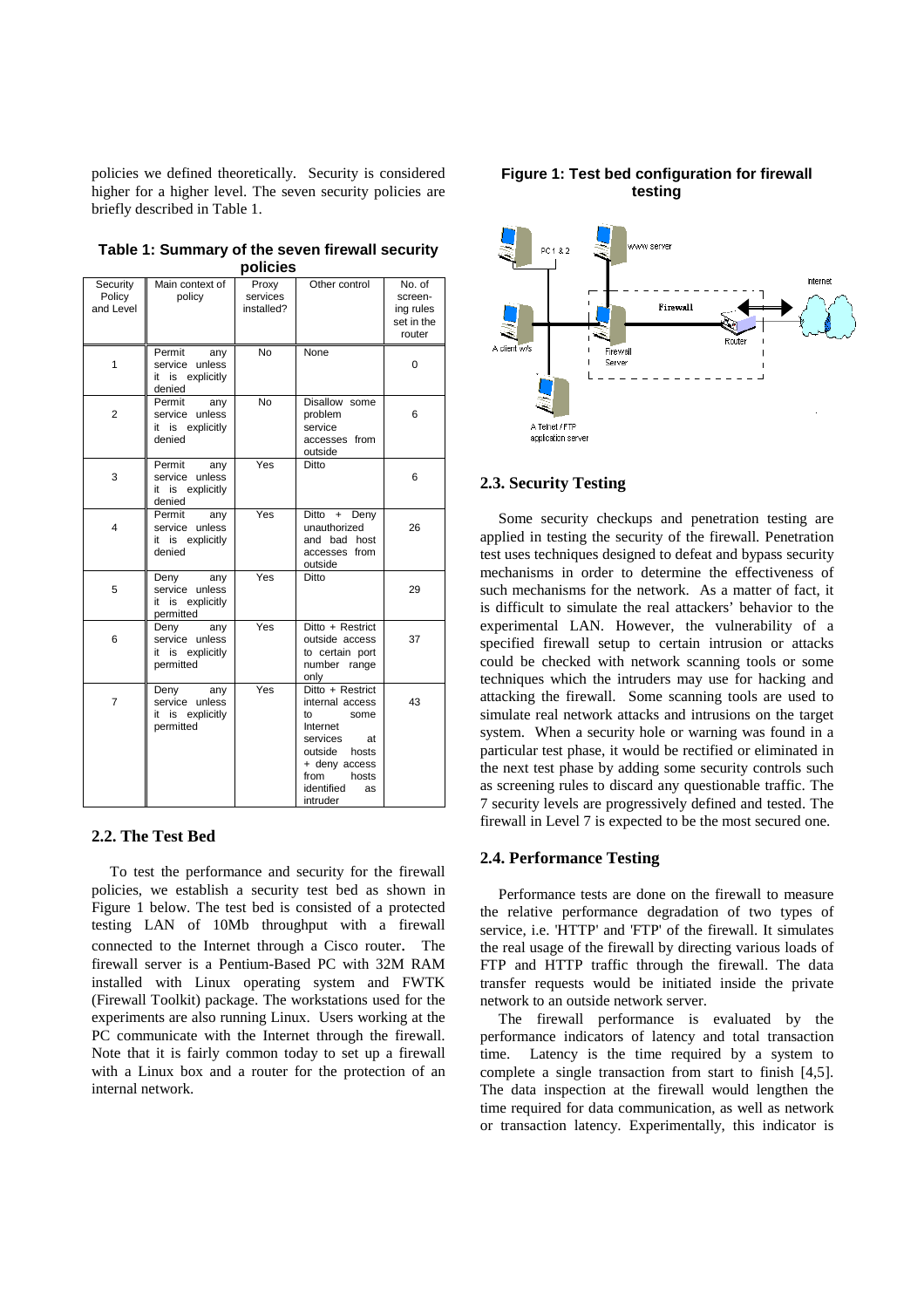measured by executing a bunch of transactions sequentially in a single thread and the result is obtained by the taking the elapsed time used for processing each transaction [5]. The total transaction time, on the other hand, refers to the amount of time it takes to open one or more connections in a transaction from the client to the server and to request and download data from the server. Also it is assumed that the variables such as the available network bandwidth and stray noise on the network are consistent and would not create too much variance for most of the results.

### **2.5. Measurement Procedure**

FTP and HTTP test scenarios are designed for testing the firewall performance. During the experiments, the clients data download requests issued are passed to the firewall, which is responsible for communicating with outside and processing of data downloading requests. If no proxy service is adopted, the clients bypass the firewall and go directly to the outside network through Network Address Translation (NAT) done by IP Masquerader. Also FTP and HTTP requests could be initiated from clients to outside servers. This is the case when the firewall system is implemented with policies 1 and 2. On the other hand, if the firewall is incorporated with proxy services for data transfer, the FTP and HTTP requests are handled with additional traffic screening. This is the case with the firewall policies 3,4,5,6 and 7.

The clients pass the FTP data transfer requests to the FTP proxy gateway running at the firewall and wait for the proxy server to pass the result back to them. As the proxy server becomes the middleman or agent between the service clients and the outside server, extra overhead for traffic handling occurs. Likewise, for HTTP data retrieval requests, the firewall server would act as the HTTP proxy server for all of the clients inside the firewall under the firewall policies 3 to 7. At least 10 trials for each test scenario are executed and 3 or more valid sets of data for each scenario are used for analysis. The starting and ending time in seconds are jotted down right before the data transfer is executed and after it finishes. The total average and minimum values of each transaction were used to calculate the final result of network latency under every firewall security level.

## **2.6. Experimental Design for HTTP and FTP Session Test**

Tests are carried out to transfer different amounts of data using HTTP and FTP protocols to see how the firewall performs under different policies. Some simple HTTP session scripts are written to perform HTTP GET protocol requests. The HTTP tests examine the

environment of high volume but relatively small data size in a transaction. For FTP session test, bulk data of 5Mb data is attempted in scenario A. Scenario B involves a smaller data size of 1Mb. Besides, we examine the scenarios of low volume of data download and high volume of connections in test scenario C

#### **2.7. Tools Description**

We employ SAINT [2] and Nessus [3,6] for host attack and scanning. For system security checking and monitoring, COPS [7] and BSB Monitor [8] are adopted. During the performance testing, a tool called "workload" [1,9] together with some shell scripts doing HTTP and FTP data transfers are adopted in synthesizing the desired traffic workload.

## **3. Analysis of Results**

## **3.1. Security Testing**

The security testing are summarized in Table 2 below.

| <b>Security Level</b><br>and Policy X | No. of warning and<br>vulnerability count(s) |  |  |  |  |
|---------------------------------------|----------------------------------------------|--|--|--|--|
|                                       | 10                                           |  |  |  |  |
|                                       |                                              |  |  |  |  |
|                                       |                                              |  |  |  |  |
|                                       |                                              |  |  |  |  |
|                                       |                                              |  |  |  |  |
|                                       |                                              |  |  |  |  |
|                                       |                                              |  |  |  |  |

As expected that the security level  $(x + 1)$  is no less secured than the security level x based on the above results. The firewall setup for policies 4 and 5 is expected to be more or less the same with regards to the extent of security. But as policy 5 would deny everything by default whereas policy 4 would accept anything by default, so policy 5 is supposedly more secure than policy 4 even though the numbers of vulnerabilities found for them are similar. The testing is an attempt to quantify the difference of security between one security level and another. Furthermore, it helps in building up a secured firewall system from one level to another.

#### **3.2. Performance Testing**

The average total transaction time and latency are found in different test scenarios under the 7 firewall security policies. The HTTP average total transaction time versus the number of connection is shown in Table 3 for tabular results and Figure 2 for graphical display. The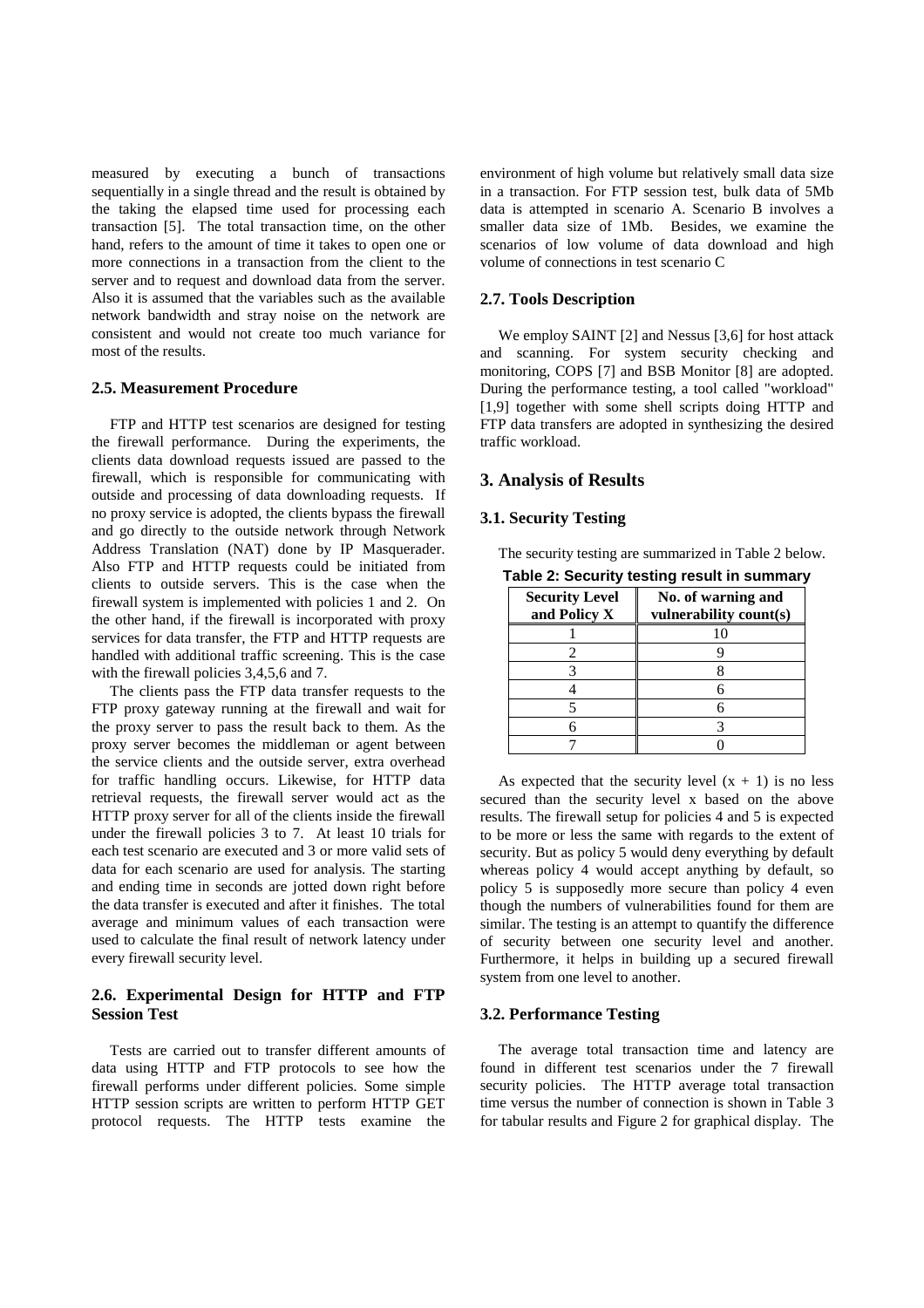latency with the average total HTTP transaction time is shown in Table 4 and Figure 3. For the FTP performance testing, the latency calculated versus the number of connection in test scenario A is shown in Figure 4. Moreover, Figure 5 illustrates the performance test results with respect to the latency found in FTP test scenario B, while Figure 6 shows the performance test results derived in FTP test scenario C. Latency is calculated by the division of the "Total transaction time" with the "number of sequential transaction".

**Table 3: The average total HTTP transaction times in second** 

| A: No. of transaction<br><b>B</b> : No. of sequential connection |      |       |        |                      |   |         |         |  |
|------------------------------------------------------------------|------|-------|--------|----------------------|---|---------|---------|--|
| A                                                                |      | 10    | 20     | 30                   |   | 90      | 100     |  |
| в                                                                | 1x3  | 10x3  | 20x3   | ٠.                   |   | 90x3    | 100x3   |  |
| Cfg <sub>1</sub>                                                 | 0.94 | 10.40 | 22.20  |                      |   | 111.00  | 143.40  |  |
| Cfg <sub>2</sub>                                                 | 1.00 | 13.00 | 30.14  | $\cdots$             |   | 125.00  | 150.33  |  |
| Cfg <sub>3</sub>                                                 | 1.50 | 63.88 | 304.38 | $\cdots$             |   | 1558.86 | 1710.71 |  |
| Cfg 4                                                            | 1.25 | 65.33 | 313.60 | $\cdots$             |   | 1538.00 | 1716.33 |  |
| Cfg 5                                                            | 2.86 | 70.88 | 316.38 |                      |   | 1552.43 | 1743.00 |  |
| Cfg <sub>6</sub>                                                 | 1.33 | 63.33 | 302.00 | $\ddot{\phantom{a}}$ |   | 1536.00 | 1674.33 |  |
| Cfg 7                                                            | 2.75 | 63.25 | 304.50 | $\cdots$             | ٠ | 1526.25 | 1737.25 |  |

Note: Cfg x refers to firewall configuration x with security level defined as Level x.



**Figure 2: The HTTP total average transactions time vs the no. of connection** 

**Table 4: Latency calculated with average total HTTP transaction time in second**

| Cfg X1         |      | <b>X10</b> | X20   | $\frac{\mathsf{X}}{30}$ | X                    | $\frac{\text{X}}{50}$ | X  | X70   | X80   | X90   | X100        | <b>Total</b> |
|----------------|------|------------|-------|-------------------------|----------------------|-----------------------|----|-------|-------|-------|-------------|--------------|
|                |      |            |       |                         | 40                   |                       | 60 |       |       |       |             |              |
| 1              | 0.94 | 1.04       | 1.11  | $\cdots$                |                      | $\ddot{\phantom{a}}$  |    | 1.23  | 1.23  | 1.23  | 1.43        | 13.08        |
| $\overline{2}$ | 1.00 | 1.30       | 1.51  | $\cdots$                | $\ddot{\phantom{a}}$ | $\ddot{\phantom{a}}$  |    | 1.50  | 1.47  | 1.39  | 1.50        | 15.46        |
| 3              | 1.50 | 6.39       | 15.22 |                         | $\ddot{\phantom{a}}$ | $\ddot{\phantom{a}}$  |    | 17.16 | 16.89 | 17.32 | 17.11       | 158.69       |
| 4              | 1.25 | 6.53       | 15.68 |                         |                      | $\ddot{\phantom{a}}$  |    | 17.43 | 17.33 | 17.09 | 17.16       | 160.10       |
| 5              | 2.86 | 7.09       | 15.82 |                         |                      | $\ddot{\phantom{0}}$  |    | 17.65 | 17.21 |       | 17.25 17.43 | 163.60       |
| 6              | 1.33 | 6.33       | 15.10 |                         | $\ddot{\phantom{a}}$ | $\ddot{\phantom{0}}$  |    | 16.94 | 17.02 | 17.07 | 16.74       | 159.40       |
| $\overline{7}$ | 2.75 | 6.33       | 15.23 |                         | $\ddot{\phantom{a}}$ | $\ddot{\phantom{a}}$  |    | 17.12 | 17.15 | 16.96 |             | 17.37 159.90 |

**Note: x1 means 1 transaction and 3x 1 connections; x20 means 3x20 connections and so on.**



**Figure 3: The average HTTP latency vs the no. of connection under different firewall security levels** 



**Figure 4: Average latency (calculated with the average total transactions times) vs no. of connection for FTP** 5Mb **data transfer** 



**Figure 5: Average latency vs the no. of connection in a transaction for FTP 1Mb data**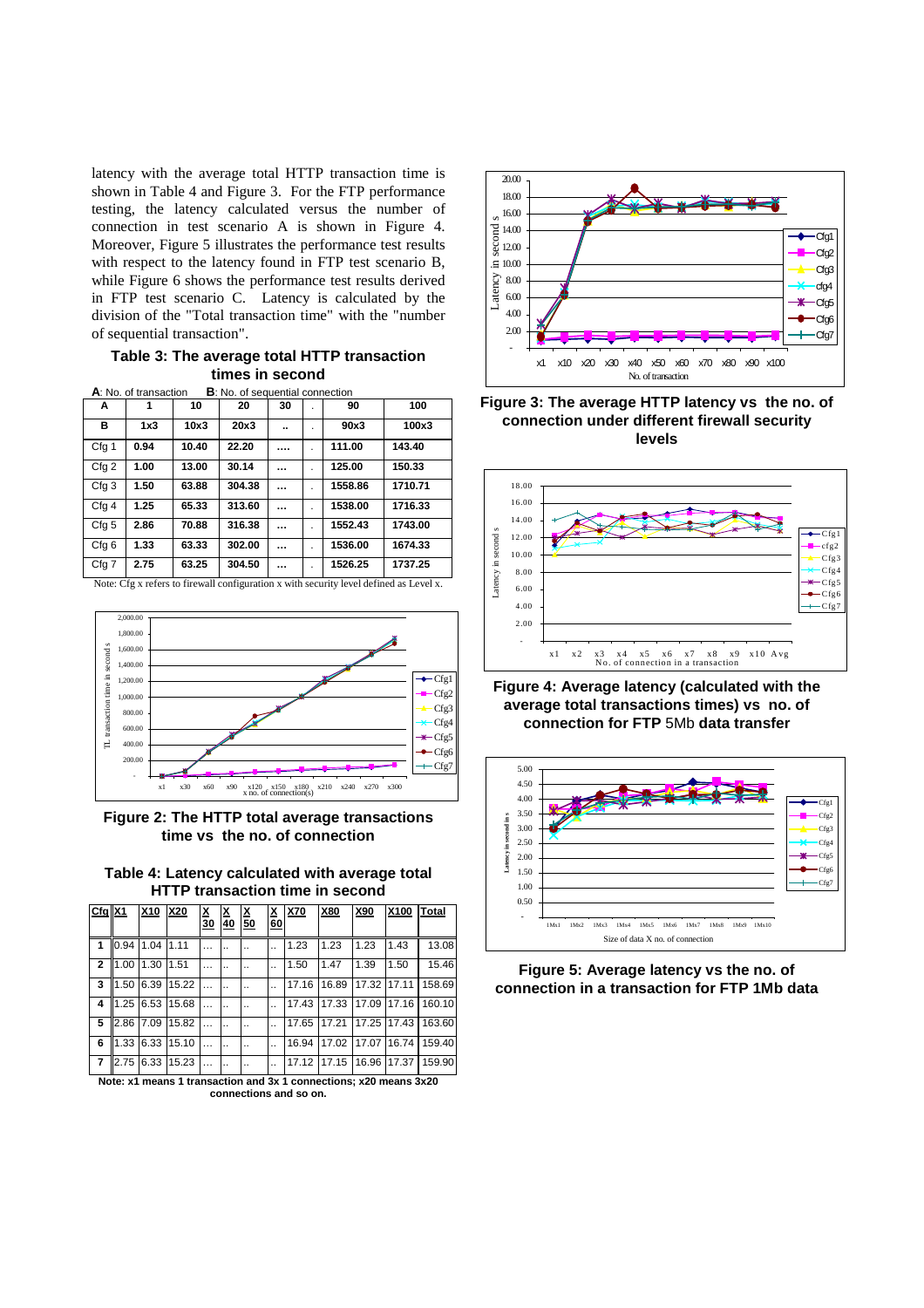

**Figure 6: Average latency vs no. of connection request for FTP 38.9Kb data transfer** 

#### **3.3. Analysis and Discussion**

As shown above, the performance result obtained from HTTP session test (Figures 2 and 3) is somewhat similar to that from test scenario C of FTP testing (Figures 6). The results from scenario A (Figure 4) and B (Figure 5) of FTP testing on firewall are more or less the same with respect to the overall firewall performance. Moreover, the firewall behaves very differently under particular security levels when comparing the results of FTP test scenarios A and B with that of test scenario C and the HTTP test. These interesting results provoke some thoughts on data traffic performance with different sizes and connection requests under different security controls and policies. The test results are discussed below.

## **(a) HTTP session test**

In the testing of the high-volume connection and small data size file retrieval by using HTTP protocol, the data transfer times for the firewall policies 1, 2 and 3 differ significantly. When comparing the results of firewall security Level 2 with that of Level 3 in Figures 2 and 3, a remarkable increase of latency and processing time with security Level 3 is observed. But when proceeding from Level 3 to 4 or above, no obvious and consistent performance changes are concluded. Some key experimental observations are described below.

## • **Observation 1 – Slight performance loss, but better security with security Level 2**

As expected the firewall of the basic configuration (i.e. the lowest security Level 1) performs the best as shown in Figure 2. It is because no packet-filtering rule is set into the router and the router does very little work outside of routing traffic, so low overhead occurs for the security Level 1. Moreover, the tests show that security Level 2 performs slightly poorer than Level 1 in data transfer by using http protocol. This can be explained by the enhanced security control in Level 2.

## • **Observation 2 - Significant Performance Degradation with Security Level 3**

Furthermore, Figures 2 and 3 show a significant increase of processing time with security Level 3. In security Level 3, the proxy server imposes an overhead, which is comparatively significant to the total processing time and latency. The proxy process running at the firewall analyzes application commands inside data packets and keeps logs. Thus it incurs higher overhead than a simple packet filtering firewall, such as that in security Level 2. Moreover, for each new connection to the Internet, overhead from the proxy process happens. Thus if the number of connection is high the accumulated overhead would be enormous. Consequently, the time for HTTP transfer adds up quickly when the connection number is increased from 1 to 30 in security Level 3.

## • **Observation 3 – Insignificant the performance impact among security Level 3 to 7**

Interestingly, the curves of security Levels 3, 4, 5, 6 and 7 seem to be overlapped with each others, so whether there is a performance gain or loss among them is difficult to conclude. In fact, the firewall security Levels 3 to 7 are mainly implemented by a firewall technology of packet filtering, which is controlled by configuring different screening rules in the router. There is clearly a performance loss when security level proceeds from 1 to 2 and the number of screening rule is increased from 0 to 7. However, when further rules are added to the router, the performance difference is not obvious, even though when the number of screening rule is increased from 17 (Level 3) to 43 (Level 7). This phenomenon could be explained by the way the router parses the screening rules. Normally the router parses the rules in sequential order for a match. The speed of traffic going through the router depends very much on the sequence of rules set in the router. In other words, if the traffic is matched in the sequence of rules earlier, the faster the traffic goes through the router. When we look at the details of screening rules set in the router, the numbers of rule the router parses for FTP traffic under the implementation of firewall policies 3 to 7 are similar. As a result, the overall performance of policies 3 to 7 is very close to each other. Besides, the irregular shape of the performance curves for firewall policies 3 to 7 also suggests that their performance is easily affected by the environmental interference.

## **(b) FTP session test**

As seen in the test results of scenarios A and B in Figures 4 and 5, the latencies of the 7 security levels do not differ from one another much in value. Similar to the HTTP testing, the latencies in scenario C are increased remarkably since the connection number is 5 or larger, and the latency of firewall configuration 3 is higher. Major observations are described as follows.